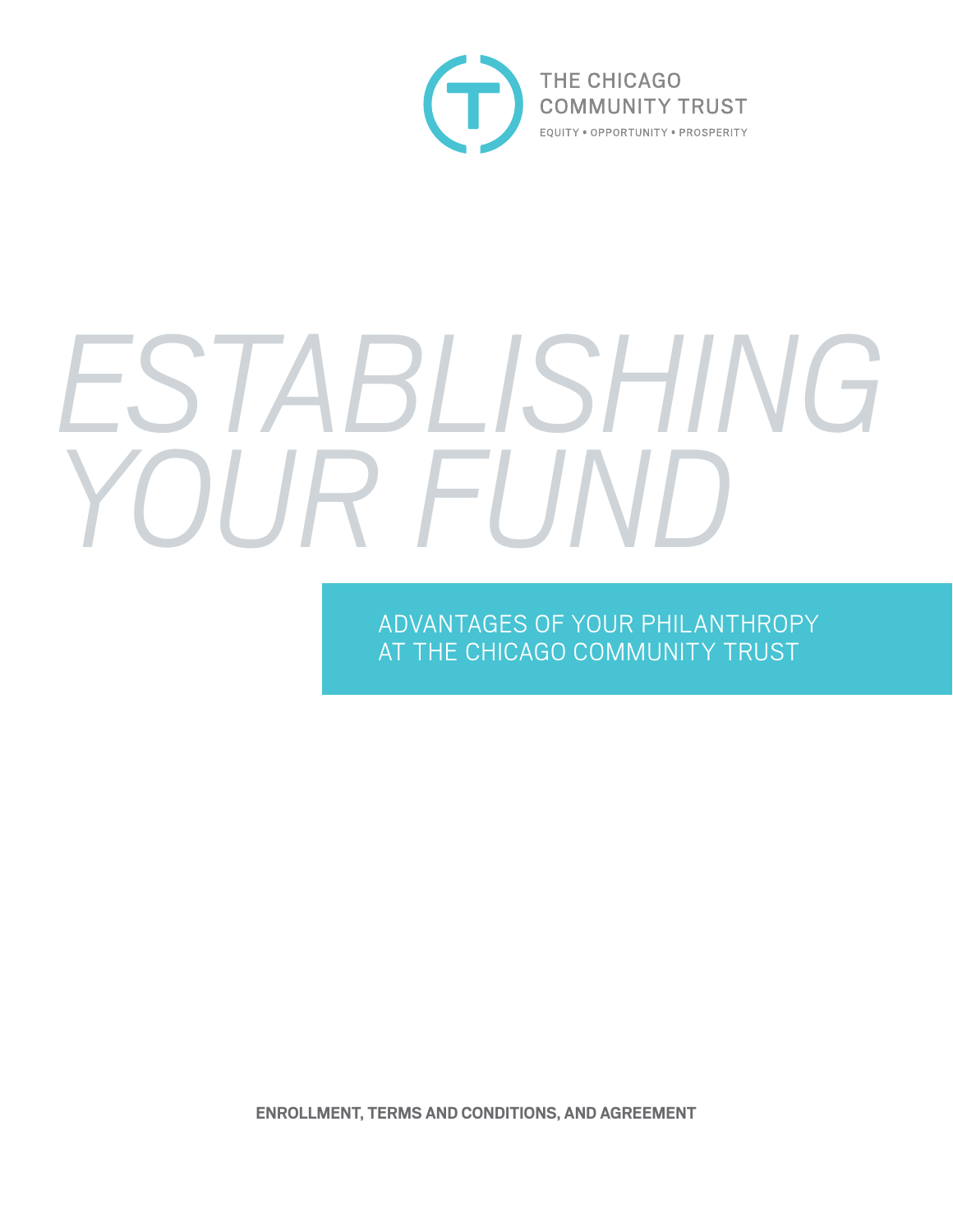

# *CONGRATULATIONS*

# CONGRATULATIONS ON OPENING A DONOR ADVISED FUND AT THE CHICAGO COMMUNITY TRUST.

For more than a century, The Chicago Community Trust has helped thousands of individuals and families identify and achieve their philanthropic goals. Whatever your goal, the Trust can help you make the kind of impact you desire on the causes and organizations most dear to you.

A donor advised fund with The Chicago Community Trust can be an ideal vehicle to manage your current charitable giving. Your fund at the Trust will also provide you with access to the people and resources who will assist you in planning a fulfilling philanthropic future for you and your family.

We look forward to serving you as you work with your family and your advisors in pursuit of your philanthropic dreams.

> THE CHICAGO COMMUNITY TRUST 33 S. STATE STREET SUITE 750 CHICAGO, IL 60603 [cct.org](http://cct.org)

**Tim Bresnahan, JD**, senior director of gift planning **[tbresnahan@cct.org](mailto:tbresnahan%40cct.org?subject=) 312.565.2832**

**Don Gottesman, JD**, director of gift planning **[dgottesman@cct.org](mailto:dgottesman%40cct.org?subject=) 312-616-6141**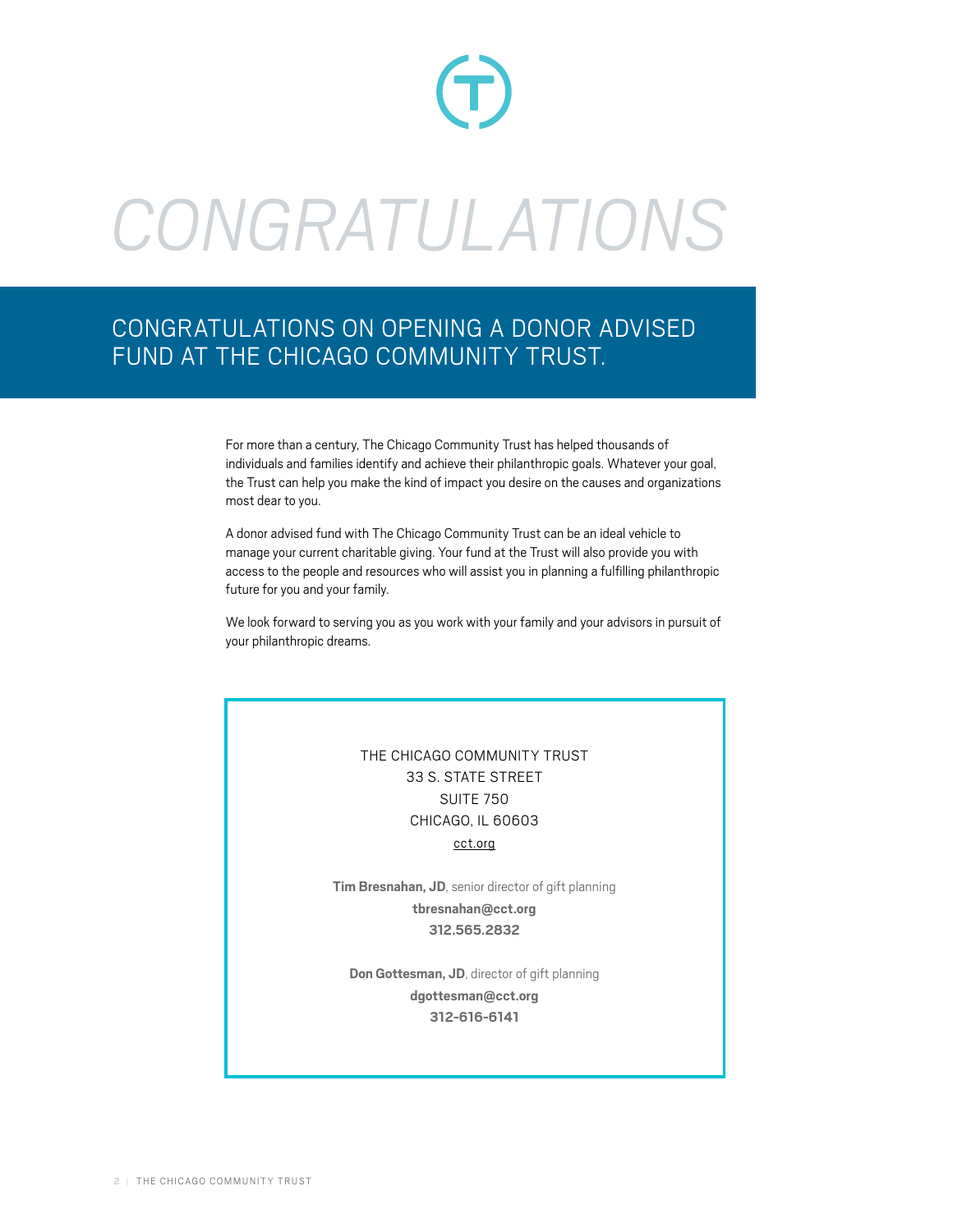#### **NAME YOUR FUND**

#### **What will you call your fund?**

All donor advised funds at The Chicago Community Trust are identified by a unique fund name.

#### Please indicate the preferred name of your fund.

*NOTE: The word 'Fund' must appear in the title. For example: The Smith Family Fund*

# ABOUT YOU

## **PRIMARY DONOR(S)**

Please complete all applicable areas.

#### **PRIMARY DONOR**

#### Will this person act as primary fund advisor?  $\Box$  Yes  $\Box$  No

*Fund advisors have the authority to access fund information and recommend grants. Only primary donors can name additional fund advisors and successor advisors.*

 $\Box$  Mr.  $\Box$  Mrs.  $\Box$  Ms.  $\Box$  Dr.

| First Name                                       | Middle Initial        | Last Name      |        |       |          |
|--------------------------------------------------|-----------------------|----------------|--------|-------|----------|
| Date of Birth                                    |                       |                |        |       |          |
| Home: Street Address                             |                       | City           |        | State | ZIP Code |
| <b>Business Name</b>                             |                       |                |        |       |          |
| <b>Business: Street Address</b>                  |                       | City           |        | State | ZIP Code |
| Primary Phone                                    | <b>Business Phone</b> |                | E-mail |       |          |
| $\Box$ E-mail<br>I/We prefer to be contacted via | Primary Phone         | Business phone | Mail   |       |          |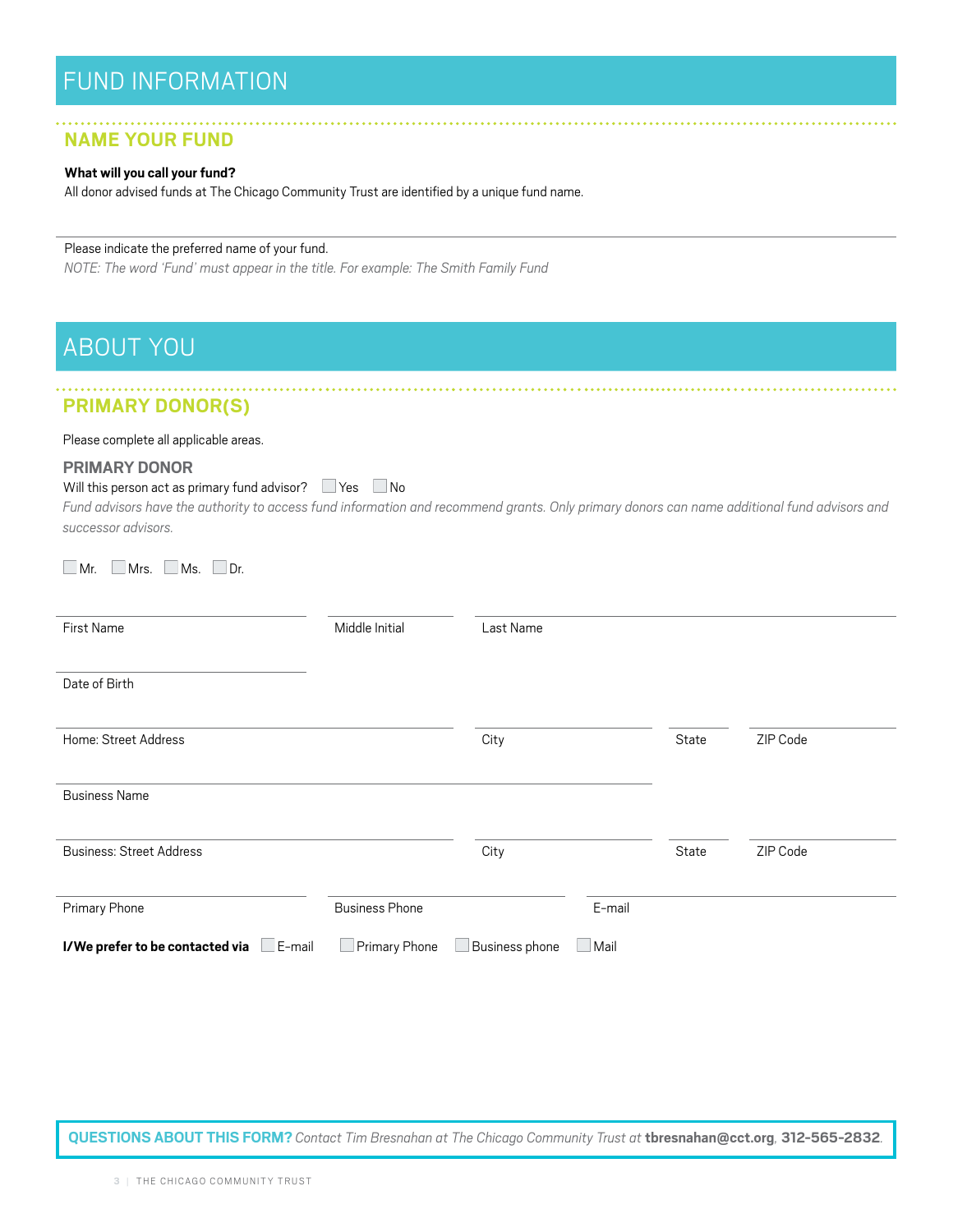| <b>ADDITIONAL PRIMARY DONOR</b><br>Will this additional primary donor act as additional primary fund advisor? Ves No |                               |                          |             |              |          |
|----------------------------------------------------------------------------------------------------------------------|-------------------------------|--------------------------|-------------|--------------|----------|
| $\Box$ Mr. $\Box$ Mrs. $\Box$ Ms. $\Box$ Dr.                                                                         |                               |                          |             |              |          |
| <b>First Name</b>                                                                                                    | Middle Initial                | Last Name                |             |              |          |
| Date of Birth                                                                                                        | Relationship to primary donor |                          |             |              |          |
| Home: Street Address<br>$\Box$ Same address as primary donor                                                         |                               | City                     |             | <b>State</b> | ZIP Code |
| <b>Business Name</b>                                                                                                 |                               |                          |             |              |          |
| <b>Business: Street Address</b>                                                                                      |                               | City                     |             | <b>State</b> | ZIP Code |
| Primary Phone                                                                                                        | <b>Business Phone</b>         |                          | E-mail      |              |          |
| I/We prefer to be contacted via E-mail                                                                               | Primary Phone                 | Business phone           | $\Box$ Mail |              |          |
| <b>FUNDING SOURCE</b>                                                                                                |                               |                          |             |              |          |
| If the donor advised fund is funded by a trust, foundation, estate or corporation, please complete this section.     |                               |                          |             |              |          |
| Trust/Foundation<br>$\Box$ Individual(s)                                                                             | $\Box$ Estate                 | Corporation              |             |              |          |
| Other                                                                                                                |                               |                          |             |              |          |
| TRUST, FOUNDATION, ESTATE OR CORPORATION                                                                             |                               |                          |             |              |          |
| Name of Trust, Foundation, Estate or Corporation (if applicable)                                                     |                               |                          |             |              |          |
| Taxpayer Identification Number                                                                                       |                               | Primary Telephone Number |             |              |          |
| Primary Contact First Name                                                                                           | Middle Initial                | Last Name                |             |              |          |
| <b>Street Address</b>                                                                                                |                               | City                     |             | State        | ZIP Code |

Email Address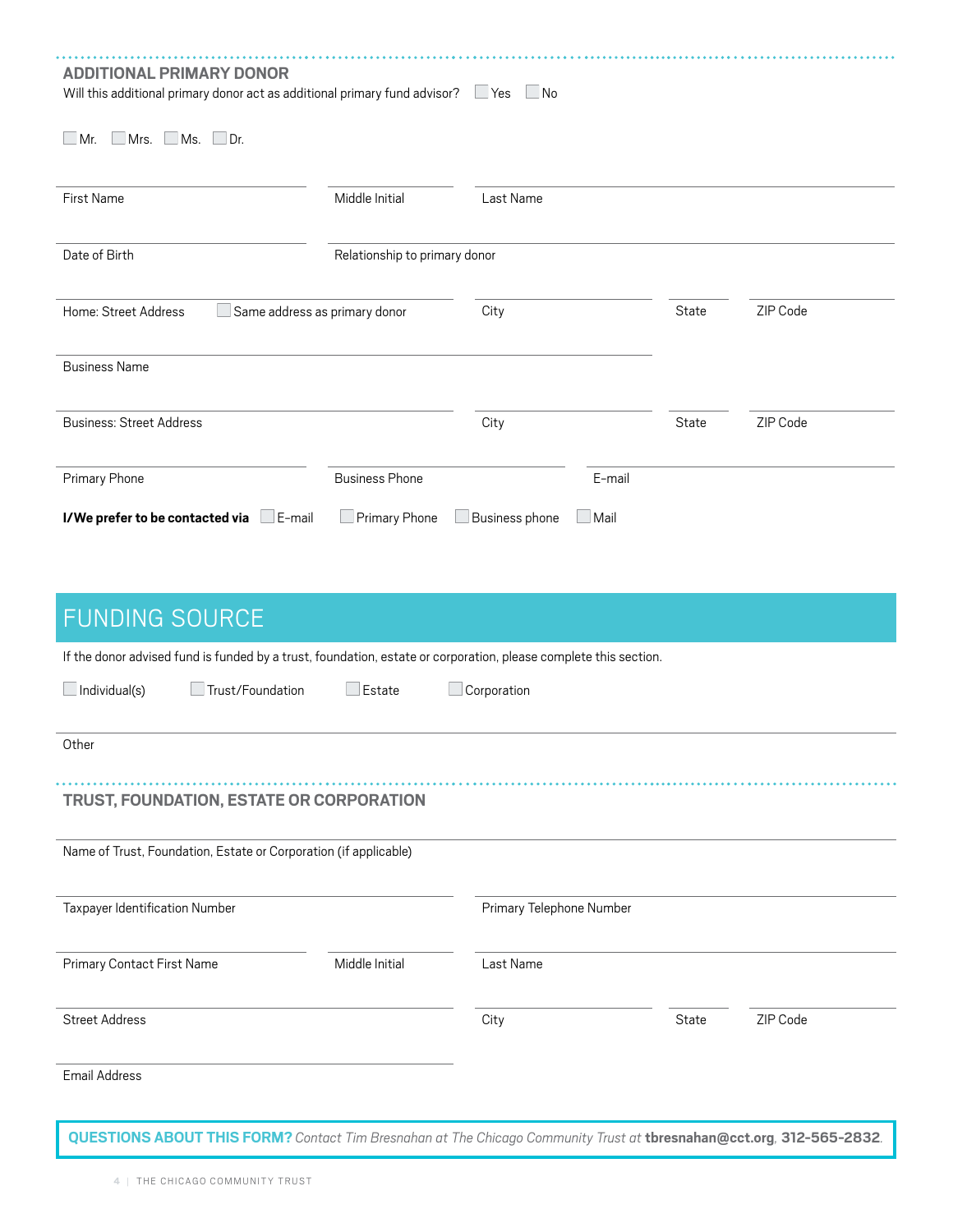# ADDITIONAL ADVISORS

| <b>ADDITIONAL FUND ADVISORS</b><br>Fund advisors have the authority to access fund information and recommend grants.<br>To name additional fund advisors, please complete the section below. |                       |                               |             |       |               |
|----------------------------------------------------------------------------------------------------------------------------------------------------------------------------------------------|-----------------------|-------------------------------|-------------|-------|---------------|
| If you do not wish to name additional fund advisors, please leave this section blank.                                                                                                        |                       |                               |             |       |               |
| <b>ADDITIONAL FUND ADVISOR 1</b>                                                                                                                                                             |                       |                               |             |       |               |
| $\Box$ Mr. $\Box$ Mrs. $\Box$ Ms. $\Box$ Dr.                                                                                                                                                 |                       |                               |             |       |               |
|                                                                                                                                                                                              |                       |                               |             |       |               |
| <b>First Name</b>                                                                                                                                                                            | Middle Initial        | Last Name                     |             |       |               |
|                                                                                                                                                                                              |                       |                               |             |       |               |
| Name of Trust, Foundation, Estate or Corporation (if applicable)                                                                                                                             |                       | Relationship to Primary Donor |             |       | Date of Birth |
| Mailing Address: Home<br>Business                                                                                                                                                            |                       |                               |             |       |               |
| <b>Business Name</b>                                                                                                                                                                         |                       |                               |             |       |               |
| <b>Street Address</b>                                                                                                                                                                        |                       | City                          |             | State | ZIP Code      |
| Primary Phone                                                                                                                                                                                | <b>Business Phone</b> |                               | E-mail      |       |               |
| I/We prefer to be contacted via E-mail                                                                                                                                                       | $\Box$ Primary Phone  | Business phone                | $\Box$ Mail |       |               |
| <b>ADDITIONAL FUND ADVISOR 2</b><br>$\Box$ Mrs. $\Box$ Ms. $\Box$ Dr.<br>$\Box$ Mr.                                                                                                          |                       |                               |             |       |               |
| <b>First Name</b>                                                                                                                                                                            | Middle Initial        | Last Name                     |             |       |               |
| Name of Trust, Foundation, Estate or Corporation (if applicable)                                                                                                                             |                       | Relationship to Primary Donor |             |       | Date of Birth |
| Mailing Address: Home<br>$\Box$ Business                                                                                                                                                     |                       |                               |             |       |               |
| <b>Business Name</b>                                                                                                                                                                         |                       |                               |             |       |               |
| <b>Street Address</b>                                                                                                                                                                        |                       | City                          |             | State | ZIP Code      |
| Primary Phone                                                                                                                                                                                | <b>Business Phone</b> |                               | E-mail      |       |               |
| I/We prefer to be contacted via E-mail                                                                                                                                                       | $\Box$ Primary Phone  | Business phone                | Mail        |       |               |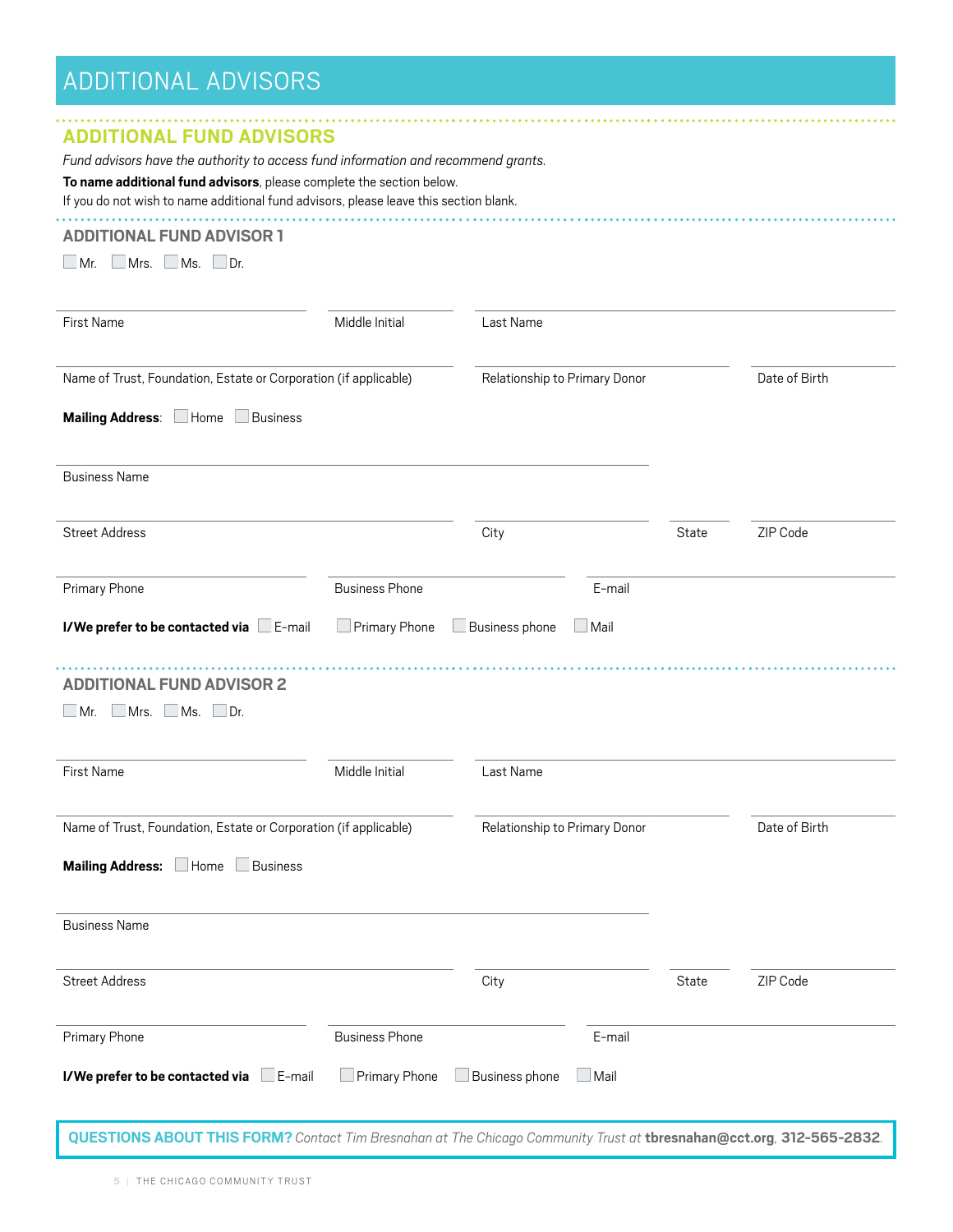| <b>ADDITIONAL FUND ADVISOR 3</b><br>$\Box$ Mr. $\Box$ Mrs. $\Box$ Ms. $\Box$ Dr.                                               |                       |                               |             |       |               |
|--------------------------------------------------------------------------------------------------------------------------------|-----------------------|-------------------------------|-------------|-------|---------------|
| <b>First Name</b>                                                                                                              | Middle Initial        | Last Name                     |             |       |               |
| Name of Trust, Foundation, Estate or Corporation (if applicable)                                                               |                       | Relationship to Primary Donor |             |       | Date of Birth |
| Mailing Address: Home<br>$\Box$ Business                                                                                       |                       |                               |             |       |               |
| <b>Business Name</b>                                                                                                           |                       |                               |             |       |               |
| <b>Street Address</b>                                                                                                          |                       | City                          |             | State | ZIP Code      |
| Primary Phone                                                                                                                  | <b>Business Phone</b> |                               | E-mail      |       |               |
| I/We prefer to be contacted via LE-mail                                                                                        | $\Box$ Primary Phone  | Business phone                | $\Box$ Mail |       |               |
| <b>ADDITIONAL FUND ADVISOR 4</b><br>Mr. Mrs. Ms. Dr.                                                                           |                       |                               |             |       |               |
| <b>First Name</b>                                                                                                              | Middle Initial        | Last Name                     |             |       |               |
| Name of Trust, Foundation, Estate or Corporation (if applicable)                                                               |                       | Relationship to Primary Donor |             |       | Date of Birth |
| <b>Mailing Address:</b><br>$\Box$ Home<br>Business                                                                             |                       |                               |             |       |               |
| <b>Business Name</b>                                                                                                           |                       |                               |             |       |               |
| <b>Street Address</b>                                                                                                          |                       | City                          |             | State | ZIP Code      |
| Primary Phone                                                                                                                  | <b>Business Phone</b> |                               | E-mail      |       |               |
| I/We prefer to be contacted via E-mail                                                                                         | $\Box$ Primary Phone  | Business phone                | $\Box$ Mail |       |               |
| If you have named more than one additional advisor, please indicate below how you would like the additional advisors to serve: |                       |                               |             |       |               |
| Grant recommendations must be made jointly by all advisors                                                                     |                       |                               |             |       |               |
| Any advisor or combination of advisors can recommend a grant                                                                   |                       |                               |             |       |               |
| Please provide the same information for additional advisors on additional sheets of paper.                                     |                       |                               |             |       |               |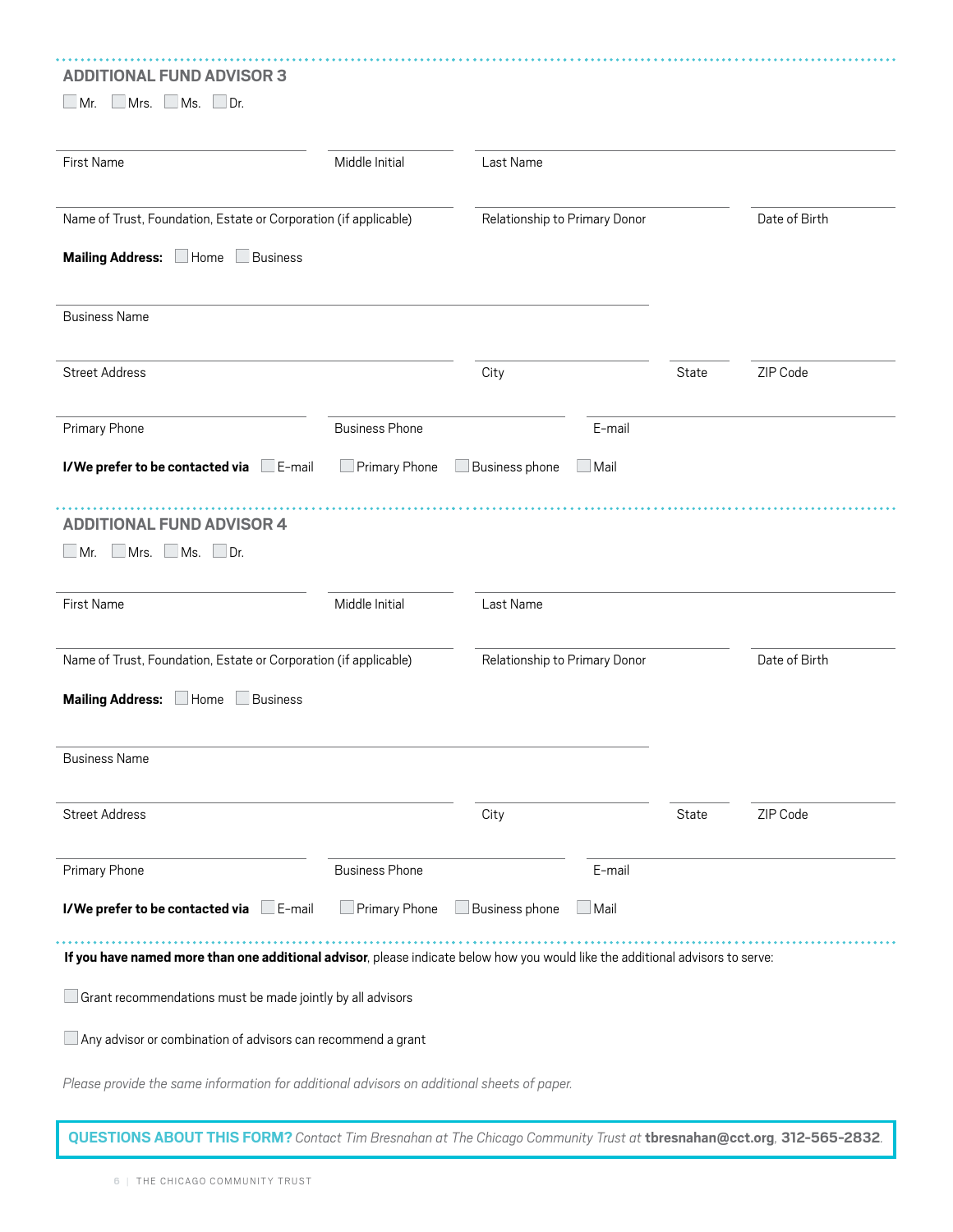#### **SUCCESSOR ADVISORS**

*Successor advisors advise the fund after the death or incapacity of the primary donors and additional fund advisors.* For example, many donors choose children and grandchildren to serve as successor advisors. If you do not wish to name successor advisors, please leave this section blank.

**Only the donor may change the selection of successor advisors at any time before the donor's death or incapacity.**

| $\Box$ Mr. $\Box$ Mrs. $\Box$ Ms. $\Box$ Dr.                                                                                                       |                       |                               |        |       |               |
|----------------------------------------------------------------------------------------------------------------------------------------------------|-----------------------|-------------------------------|--------|-------|---------------|
| First Name                                                                                                                                         | Middle Initial        | Last Name                     |        |       |               |
| Name of Trust, Foundation, Estate or Corporation (if applicable)                                                                                   |                       | Relationship to Primary Donor |        |       | Date of Birth |
| Mailing Address: Home<br>Business                                                                                                                  |                       |                               |        |       |               |
| <b>Business Name</b>                                                                                                                               |                       |                               |        |       |               |
| <b>Street Address</b>                                                                                                                              |                       | City                          |        | State | ZIP Code      |
|                                                                                                                                                    |                       |                               |        |       |               |
|                                                                                                                                                    | <b>Business Phone</b> |                               | E-mail |       |               |
| Primary Phone<br>I/We prefer to be contacted via<br>$\Box$ E-mail<br><b>SUCCESSOR ADVISOR 2</b><br>$\Box$ Mrs. $\Box$ Ms. $\Box$ Dr.<br>$\Box$ Mr. | Primary Phone         | Business phone                | Mail   |       |               |
|                                                                                                                                                    | Middle Initial        | Last Name                     |        |       |               |
|                                                                                                                                                    |                       | Relationship to Primary Donor |        |       | Date of Birth |
| First Name<br>Name of Trust, Foundation, Estate or Corporation (if applicable)<br><b>Mailing Address:</b><br>$\Box$ Home<br><b>Business</b>        |                       |                               |        |       |               |
| <b>Business Name</b>                                                                                                                               |                       |                               |        |       |               |
| <b>Street Address</b>                                                                                                                              |                       | City                          |        | State | ZIP Code      |
| Primary Phone                                                                                                                                      | <b>Business Phone</b> |                               | E-mail |       |               |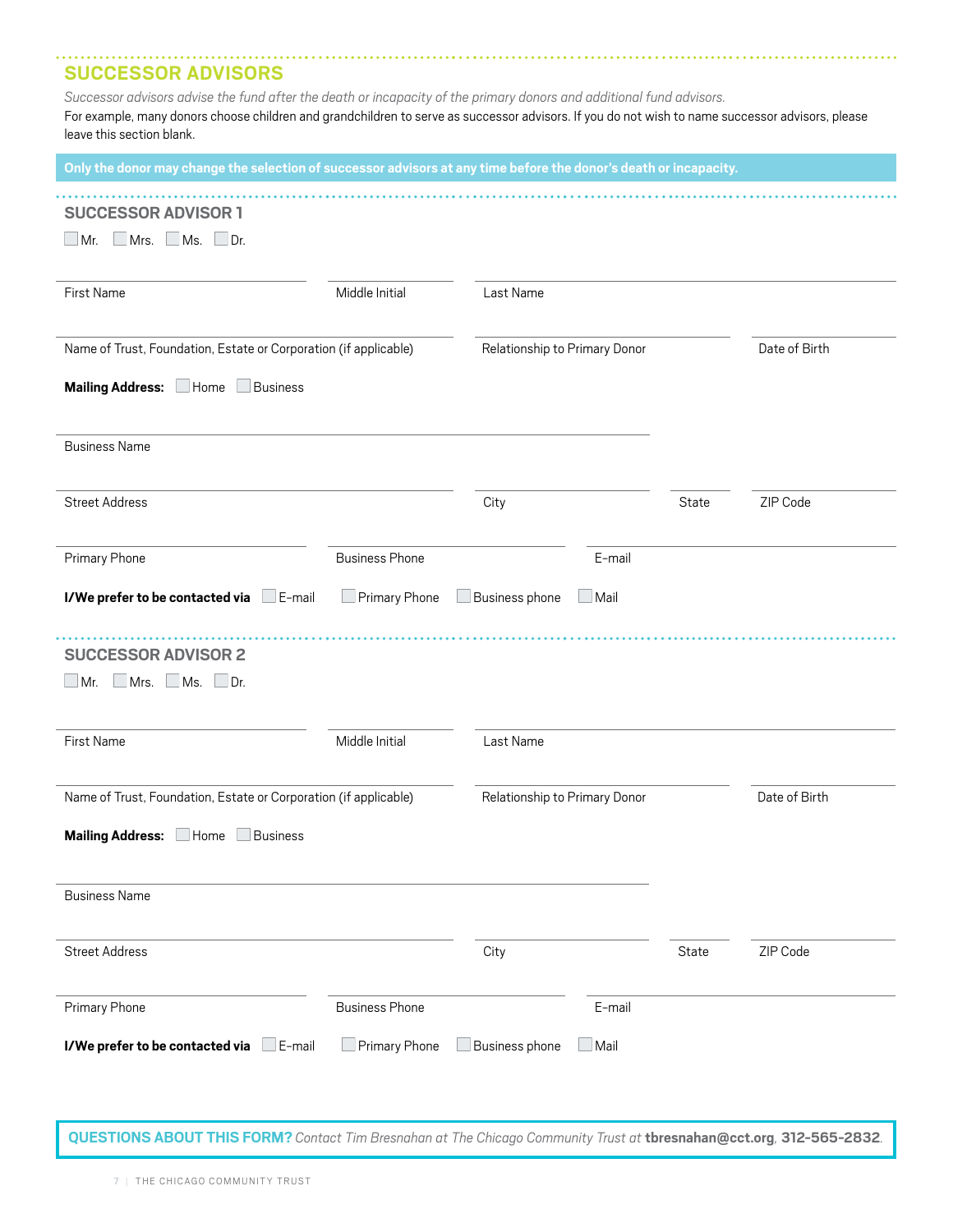| <b>SUCCESSOR ADVISOR 3</b>                                                                                                   |                       |                               |             |              |               |
|------------------------------------------------------------------------------------------------------------------------------|-----------------------|-------------------------------|-------------|--------------|---------------|
| $\Box$ Mrs. $\Box$ Ms. $\Box$ Dr.<br>$\Box$ Mr.                                                                              |                       |                               |             |              |               |
| First Name                                                                                                                   | Middle Initial        | Last Name                     |             |              |               |
| Name of Trust, Foundation, Estate or Corporation (if applicable)                                                             |                       | Relationship to Primary Donor |             |              | Date of Birth |
| Mailing Address: Home<br>Business                                                                                            |                       |                               |             |              |               |
| <b>Business Name</b>                                                                                                         |                       |                               |             |              |               |
| <b>Street Address</b>                                                                                                        |                       | City                          |             | <b>State</b> | ZIP Code      |
| Primary Phone                                                                                                                | <b>Business Phone</b> |                               | E-mail      |              |               |
| I/We prefer to be contacted via E-mail                                                                                       | $\Box$ Primary Phone  | Business phone                | $\Box$ Mail |              |               |
| <b>SUCCESSOR ADVISOR 4</b><br>$\Box$ Mr. $\Box$ Mrs. $\Box$ Ms. $\Box$ Dr.                                                   |                       |                               |             |              |               |
| First Name                                                                                                                   | Middle Initial        | Last Name                     |             |              |               |
| Name of Trust, Foundation, Estate or Corporation (if applicable)                                                             |                       | Relationship to Primary Donor |             |              | Date of Birth |
| Mailing Address: Home Business                                                                                               |                       |                               |             |              |               |
| <b>Business Name</b>                                                                                                         |                       |                               |             |              |               |
| <b>Street Address</b>                                                                                                        |                       | City                          |             | State        | ZIP Code      |
| Primary Phone                                                                                                                | <b>Business Phone</b> |                               | E-mail      |              |               |
| I/We prefer to be contacted via<br>$\Box$ E-mail                                                                             | Primary Phone         | Business phone                | $\Box$ Mail |              |               |
| If you have named more than one successor advisor, please indicate below how you would like the successor advisors to serve: |                       |                               |             |              |               |
| $\Box$ Individually serving in the order listed.                                                                             |                       |                               |             |              |               |
| All serving concurrently and recommending grants by majority vote.                                                           |                       |                               |             |              |               |
| All serving concurrently and recommending grants by unanimous vote.                                                          |                       |                               |             |              |               |
|                                                                                                                              |                       |                               |             |              |               |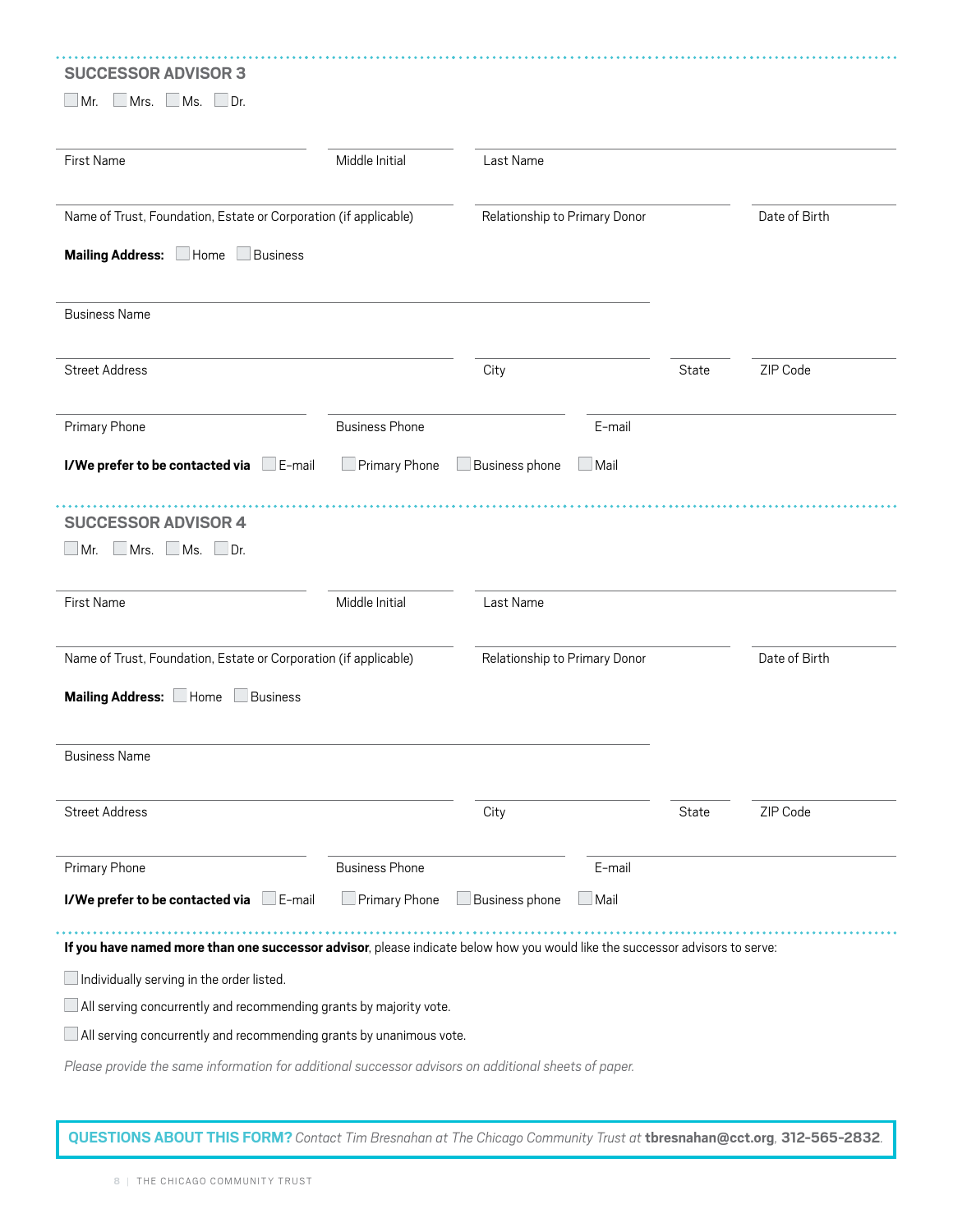#### **INTERESTS**

#### **Please indicate the charitable fields that interest you most.**

| Metropolitan Chicago         | Education                | $\Box$ Housing  |
|------------------------------|--------------------------|-----------------|
| Arts and Culture             | Environment              | $\Box$ Religiou |
| <b>Basic Human Needs</b>     | Growing Household Wealth | Civic En        |
| $\Box$ Community Development | Health                   | Workfor         |
| College Financial Assistance | Social/Racial Justice    |                 |
| Other (please specify).      |                          |                 |

 $\Box$  Religious Organizations **Basic Engagement**  $\Box$  Workforce Development

# **DISTRIBUTIONS**

Your donor advised fund allows grant distributions from the entire balance of the fund. However, you may elect to make your fund permanent by restricting the amount available for grant distributions to the Trust's spending policy. To learn more about making your fund permanent through endowment, please contact Tim Bresnahan, 312-565-2832, tbresnahan@cct.org or fax 312-616-5838.

**I would like my fund to be permanent** by annually restricting the amount available for grant making to the spending policy of The Chicago Community Trust.

#### **ANONYMITY**

You may choose to make grants anonymously on a case-by-case basis through the grant recommendation process. Or, if you prefer complete anonymity for your fund, please indicate below.

 Completely anonymous in all correspondence and publications of The Chicago Community Trust. (for example: grant letters, annual reports, newsletters, philanthropic programs)

#### **ESTATE PLANS**

You may name your donor advised fund as a beneficiary of your estate plan. If you have already done so, please indicate the type of commitment in the space below.

If you would like to learn about how to include your donor advised fund in your estate plan, please contact Tim Bresnahan, 312-565-2832, tbresnahan@cct.org or fax 312-616-5838.

| □ Will or Revocable Trust |  |
|---------------------------|--|
|                           |  |

■ Charitable gift annuity <br>■ Life insurance

■Charitable remainder trust IRA or other retirement plan assets Charitable lead trust

**Other** 

## **WHO REFERRED YOU TO THE CHICAGO COMMUNITY TRUST?**

| Professional Advisor              | $\,$ News or other media       | $\Box$ Trust publications or cct.org |
|-----------------------------------|--------------------------------|--------------------------------------|
| Current donor advised fund holder | Family/friend                  | $\Box$ Trust employee                |
| Other                             |                                |                                      |
|                                   |                                |                                      |
| Name                              | Company or Firm, if applicable |                                      |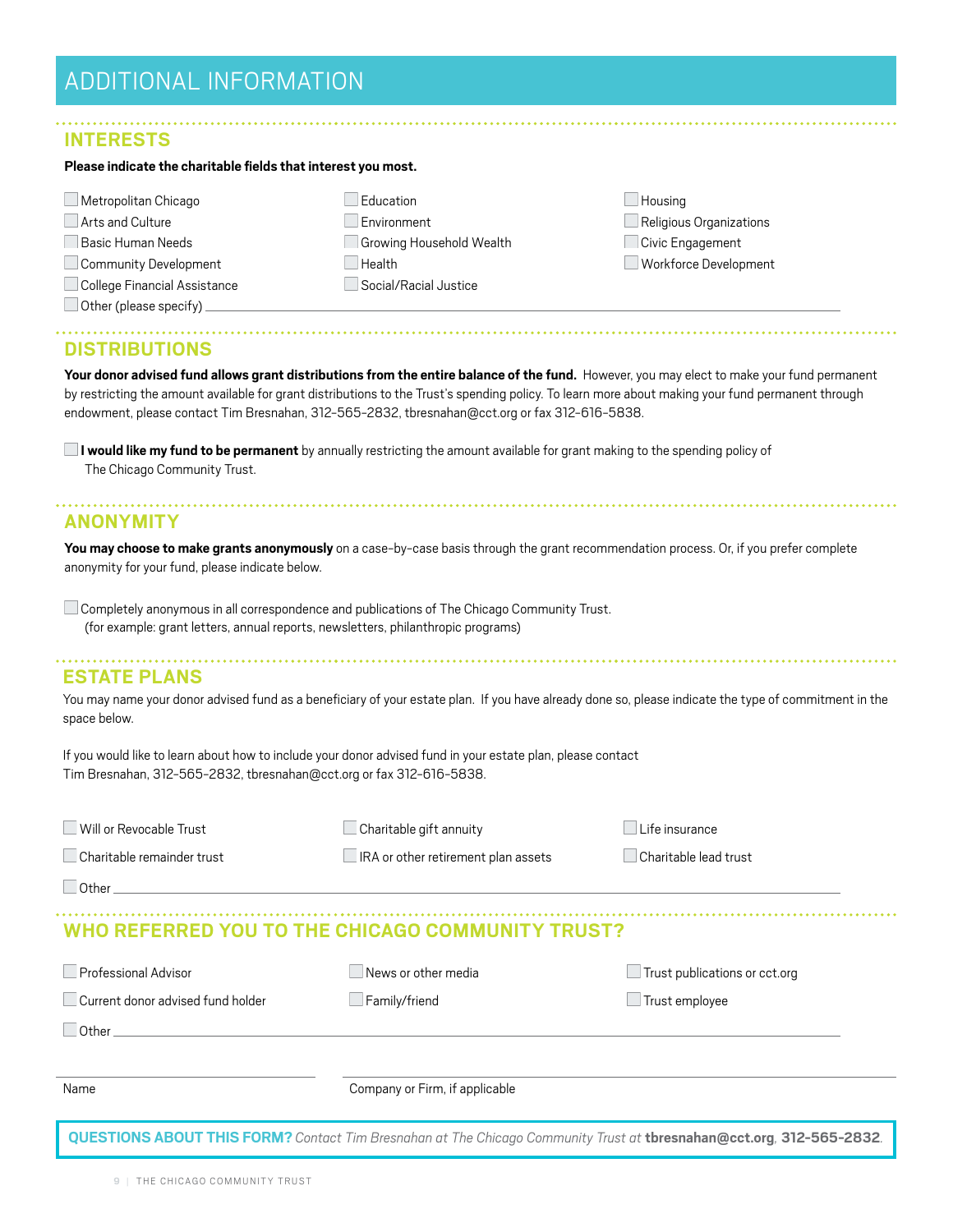# INVESTMENT SELECTION

#### **You may recommend how your donor advised fund is invested.**

Growth Pool

You may select from a menu of impact investment offerings if your fund has assets in excess of \$250,000. If you are interested, please check this box and your philanthropic advisor will provide details.

You may recommend your own investment manager if your fund has assets in excess of \$1,000,000. If you would like to do so, please indicate the name of your recommended manager below.

Name of Investment Manager

| <b>GIFTING INSTRUCTIONS</b>                                                                                                                                                                                                                                      |  |
|------------------------------------------------------------------------------------------------------------------------------------------------------------------------------------------------------------------------------------------------------------------|--|
| Initial Contribution Value<br>$\Box$ Cash<br>$\Box$ Real Estate*<br>$\Box$ Securities<br>Corporate Shares*                                                                                                                                                       |  |
| *To learn more about our ability to accept these non-cash assets, please contact Tim Bresnahan, 312-565-2832, tbresnahan@cct.org<br>or fax 312-616-5838.                                                                                                         |  |
| If you are making a gift of cash via wire or ACH, please list the legal owner of the assets to be given to the donor advised fund.<br>Notify Tim Bresnahan, 312-565-2832, tbresnahan@cct.org or fax 312-616-5838 to ensure that your gift is properly delivered. |  |
| <u>Individual</u>                                                                                                                                                                                                                                                |  |
| $\Box$ Other                                                                                                                                                                                                                                                     |  |
| Amount of Wire/ACH                                                                                                                                                                                                                                               |  |
| WIRE/ACH DELIVERY INSTRUCTIONS FOR CHARITABLE GIFTS OF CASH<br>To deliver cash, please use the following:                                                                                                                                                        |  |
| <b>Wire Donation Instructions:</b><br>JP Morgan Chase<br>ABA Number: 021-000-021   Swift ID: CHASUS33<br><b>Account Name:</b> The Chicago Community Foundation<br><b>Account Number: 20000011881343</b>                                                          |  |
| <b>ACH Donation Instructions:</b><br>JP Morgan Chase<br>ABA Number: 028-000-024<br>Account Name: The Chicago Community Foundation<br>Account Number: 20000011881343                                                                                              |  |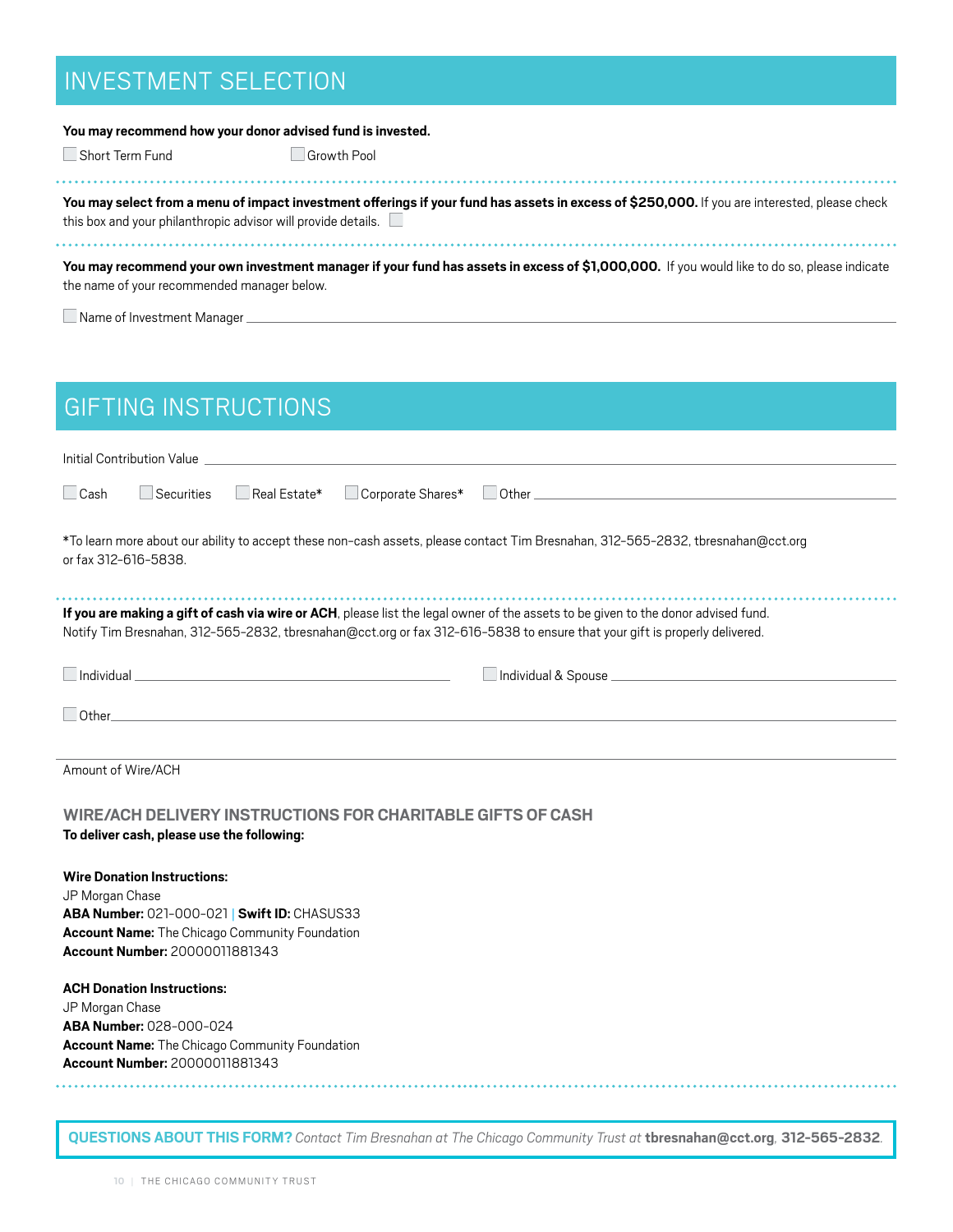| If you are making a charitable gift of stock, please list the legal owner of the assets to be given to the donor advised fund.                                                                                            | Notify Tim Bresnahan, 312-565-2832, tbresnahan@cct.org or fax 312-616-5838 to ensure that your gift is properly delivered.  |  |  |
|---------------------------------------------------------------------------------------------------------------------------------------------------------------------------------------------------------------------------|-----------------------------------------------------------------------------------------------------------------------------|--|--|
|                                                                                                                                                                                                                           | $\Box$ Individual & Spouse $\_\_$                                                                                           |  |  |
| $\Box$ Other $\_$                                                                                                                                                                                                         |                                                                                                                             |  |  |
| DTC TRANSFER INSTRUCTIONS FOR CHARITABLE GIFTS OF STOCK<br>Please deliver stock via DTC to the Chicago Community Foundation's account at William Blair & Company.<br>The information below will facilitate your delivery. |                                                                                                                             |  |  |
| DTC Number: 0226<br>Account Number: GER-011555<br>Account Name: The Chicago Community Foundation                                                                                                                          |                                                                                                                             |  |  |
| Stock Name                                                                                                                                                                                                                | Quantity of Shares                                                                                                          |  |  |
| Cusip Number                                                                                                                                                                                                              | Transfer from Account Number                                                                                                |  |  |
| Signature                                                                                                                                                                                                                 | Date                                                                                                                        |  |  |
| <b>CHECK DONATION INSTRUCTIONS</b>                                                                                                                                                                                        |                                                                                                                             |  |  |
| Checks should be made payable to:<br>The Chicago Community Foundation<br>with the name of your fund noted in<br>the memo line.                                                                                            | Mail checks to:<br>The Chicago Community Trust<br>c/o Tim Bresnahan<br>33 S. State Street<br>Suite 750<br>Chicago, Il 60603 |  |  |
| <b>CREDIT CARD DONATION INSTRUCTIONS</b>                                                                                                                                                                                  |                                                                                                                             |  |  |

Credit card donations can be made online at **www.cct.org** (a processing fee applies).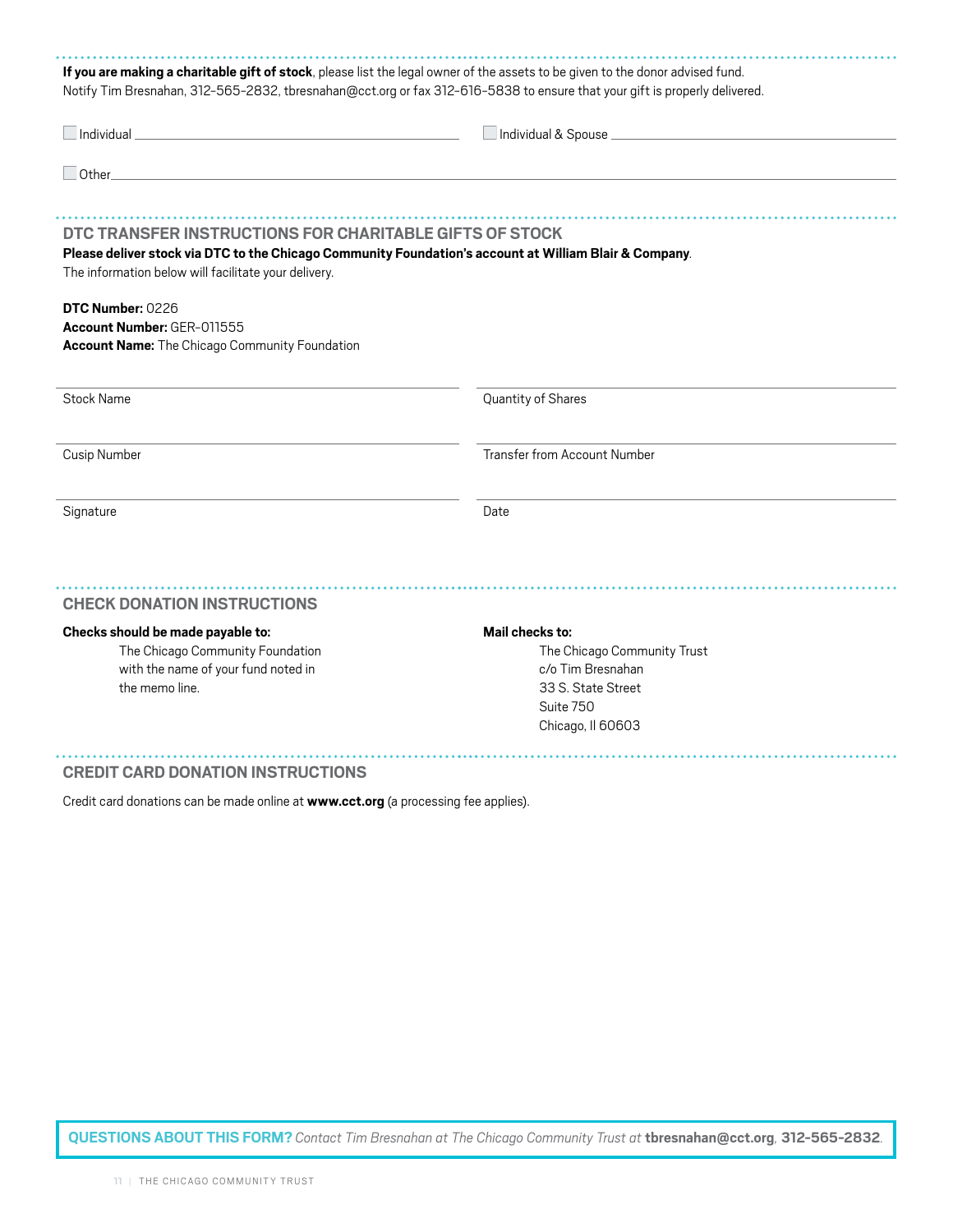# **SIGNATURES**

I/We acknowledge that I/we have read and agree to The Chicago Community Foundation's terms and conditions (see pages 11 to 12) and agree to the policies described therein.

I/We understand that the transfer of the property described above is an irrevocable gift to The Chicago Community Foundation and is not refundable to me/us, and such gift is intended to create a donor advised fund under Section 4966(d)(2) of the Code, and that nothing in this application shall affect the status of the Foundation as a component fund of the Trust.

**Donor(s)**

state of the control of the control of the control of the control of the control of the control of the control of the control of the control of the control of the control of the control of the control of the control of the

state of the control of the control of the control of the control of the control of the control of the control of the control of the control of the control of the control of the control of the control of the control of the

**Please sign and send the completed agreement to: Tim Bresnahan, JD**, senior director of gift planning **[tbresnahan@cct.org](mailto:tbresnahan%40cct.org?subject=) 312.565.2832**  THE CHICAGO COMMUNITY TRUST 33 S. STATE STREET SUITE 750 CHICAGO, IL 60603 **[cct.org](http://cct.org)**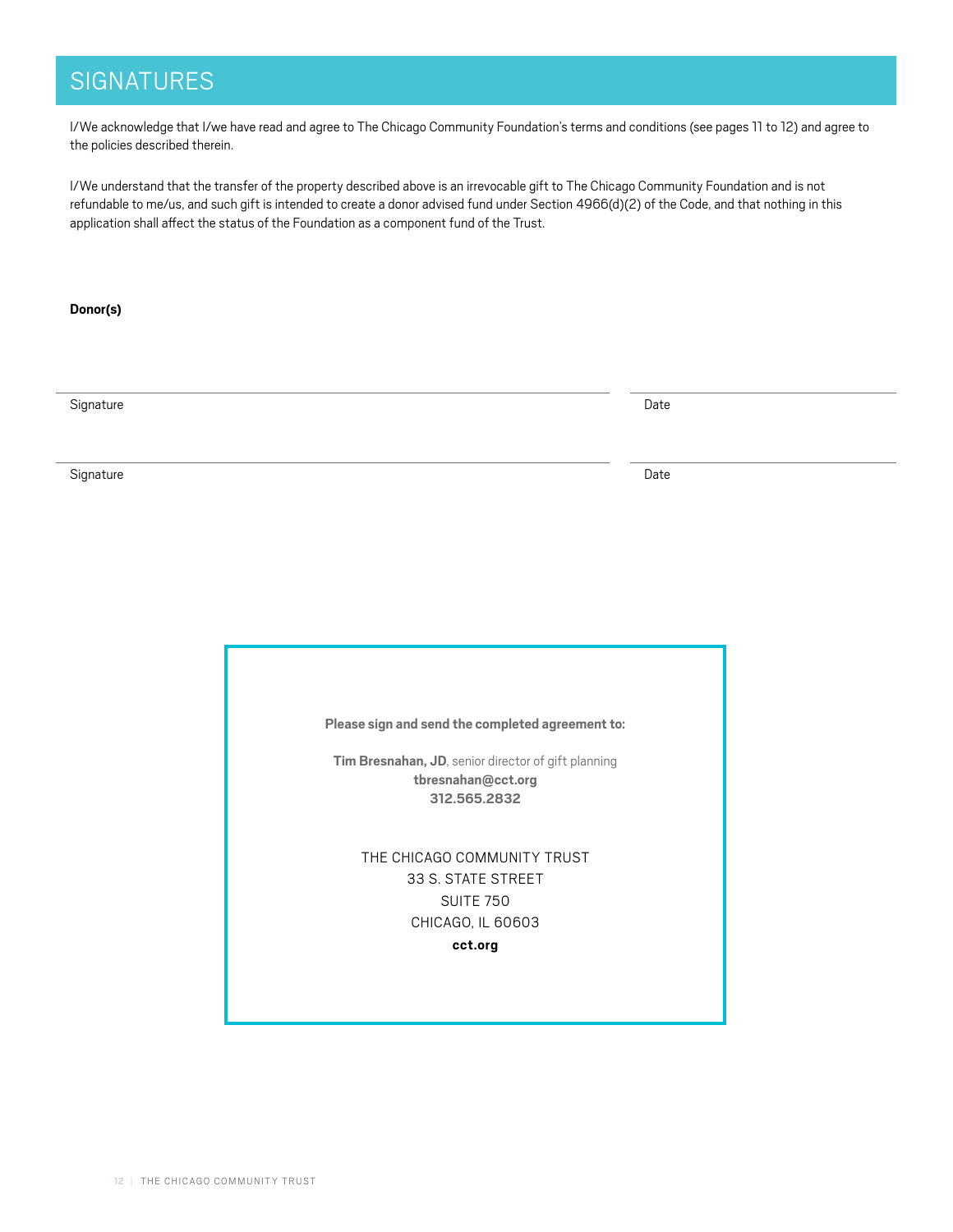# DONOR ADVISED FUND TERMS AND CONDITIONS

#### **All Funds are subject to The Chicago Community Foundation's ("Foundation") terms and conditions as may be amended from time to time at the Foundation's sole discretion.**

#### **PRIMARY DONOR**

The primary donor is defined as the person who established the donor advised fund ("fund") and is responsible for the initial contribution. If the primary donor is not an active fund advisor, the named fund advisors may advise grant making from the fund. For these terms and conditions, the Foundation will communicate with the primary donor or fund advisor(s) as appropriate.

#### **FUND ADVISORS**

Upon establishing a fund, the primary donor may give one or more fund advisors the authority to access information regarding the fund and make grant recommendations. Fund advisors will be able to access statements on a monthly or quarterly basis depending on underlying investments, and may request to have statements sent by mail. A primary donor is automatically a fund advisor unless otherwise indicated in writing by the primary donor. A person must be at least 18 years old to serve as a fund advisor.

#### **APPOINTMENT OF ADDITIONAL AND SUCCESSOR ADVISORS**

Requests to appoint additional advisors, successor advisors, or to make changes in the fund advisors must be communicated to the Foundation in writing. Such requests will be accepted from the primary donor only. A maximum of two generations of successor advisors can be named. Should the fund advisor be deceased, unwilling or unable to serve or cannot be located, and a successor advisor has not been named and there is no written succession plan on file at the Foundation, then the Fund shall be converted to an unrestricted fund, or if the balance of the fund is below the minimum required amount to do so, it shall be transferred to the general endowment of the Foundation.

Funds created by organizations rather than by individuals are often advised by an appointed committee with an identified process for selecting new members. As with funds created and advised by individuals, additional advisors, successor advisors or changes in the fund advisors must be communicated to the Foundation in writing by the organization and/or the appointed committee.

#### **SUCCESSION PLANS**

Primary donors have the opportunity to request a succession plan for their fund after all fund advisors cease to serve. There are many options available, including conversion to a designated, field of interest or unrestricted fund. If no succession plan is given in writing to the Foundation, the fund shall be converted to a named, unrestricted fund, or if the balance of the fund is below the minimum required amount to do so, it shall be transferred to the general endowment fund of the Foundation. All succession plans must be submitted in writing by the primary donor only and are subject to the Foundation's approval.

#### **MAKING GRANT RECOMMENDATIONS**

Grants of \$250 or more may be recommended to a qualified 501(c)(3) public charity or private operating foundation in the United States. Grant recommendations are processed twice weekly - grant recommendations received by Monday are processed on Thursday; recommendations received by Thursday are processed the following Tuesday. The Foundation will contact the fund advisor if there is a delay in processing the grant request. Grants will be designated for general operating support unless otherwise noted by the fund advisor. Grant recommendations can be submitted online through Instant Impact using a user ID and password supplied by the Foundation. An unlimited number of grant recommendations can be made, and Instant Impact provides access to a list of previously approved grants to facilitate grant resubmissions. Alternatively, donors may e-mail, fax or mail a grant recommendation to the Foundation. Fund advisors receive confirmation via e-mail that grant recommendations have been approved and paid.

#### **GRANT LIMITATIONS**

The Foundation verifies that all organizations recommended for grants are classified as public charities under Section 501(c)(3) of the Internal Revenue Code of 1986, as Amended ("Code") and, if needed, will request documentation from the organization. In the event that a matter of concern should surface, the Foundation will advise the fund advisor prior to releasing the grant.

IRS Rules and Regulations do not permit grants from a fund for memberships, sponsorships, tickets or for the fulfillment of a pledge agreement made by a donor, fund advisor or related party. Grants may not be made to individuals and cannot provide a benefit to the primary donor, fund advisor or any family member or related parties. Donors and family members may not receive grants, loans or similar payments from a fund. Any grant that provides personal benefit risks significant penalties to the fund advisor and the Foundation. Fund grants may not go to private nonoperating foundations.

#### **INTERNATIONAL GRANTS**

Grants to international organizations with a U.S. 501(c)(3) public charity equivalent are subject to the Foundation's standard due diligence procedure. Contact your philanthropic advisor for more information about international grants.

#### **ANONYMITY**

The Foundation's IRS Form 990 is accessible through public online resources, but does not disclose individual giving amounts or activity. The Foundation offers various levels of anonymity as part of the grant recommendation process. Primary donors may indicate a default preference for anonymity when completing the fund agreement.

#### **COMPONENT FUND**

The Foundation is a component fund of The Chicago Community Trust ("Trust"). The Trust is a public charity described under Sections 509(a)(1) and 170(b)(1)(A) (vi) of the Code, and a single entity community foundation described under Section 170A-9T(f)(11) of the Treasury Regulations. The fund shall be subject to the governing instruments of the Foundation (Articles of Incorporation and Bylaws) as they may be amended from time to time.

#### **PERMANENT FUNDS**

Primary donors may request to make their funds permanent by limiting the amount available for grant distributions to the Foundation's Spending Policy. Primary donors must make this request in writing. Should the fund be permanent, successor fund advisors may not change the distribution arrangement selected by the primary donor.

#### **LOW ACTIVITY FUNDS**

To fulfill its mandate of distributing charitable dollars to the community, the Trust has adopted a [Dormant Fund Policy](https://www.cct.org/philanthropy-giving/forms-resources/daf-policy/) which requires that the Trust regularly reviews DAF grant making activity. In the event there is low grant activity in the fund, a philanthropic advisor will contact the fund advisors to review the policy with the fund advisor and determine next steps.

#### **HATE-FREE GRANT MAKING POLICY**

Hateful activities are contrary to The Chicago Community Trust's social mission and charitable purpose. Therefore, the Trust reserves the right to decline donor advised fund grant recommendations to organizations that incite or engage in violence, intimidation, harassment, or otherwise attack and malign individuals or groups of individuals on the basis of perceived race, color, religion, national origin, ethnicity, immigration status, gender, gender identity, sexual orientation, disability, and other protected class. Review our [Hate-Free Grant Making Policy.](https://www.cct.org/philanthropy-giving/forms-resources/daf-policy/ )